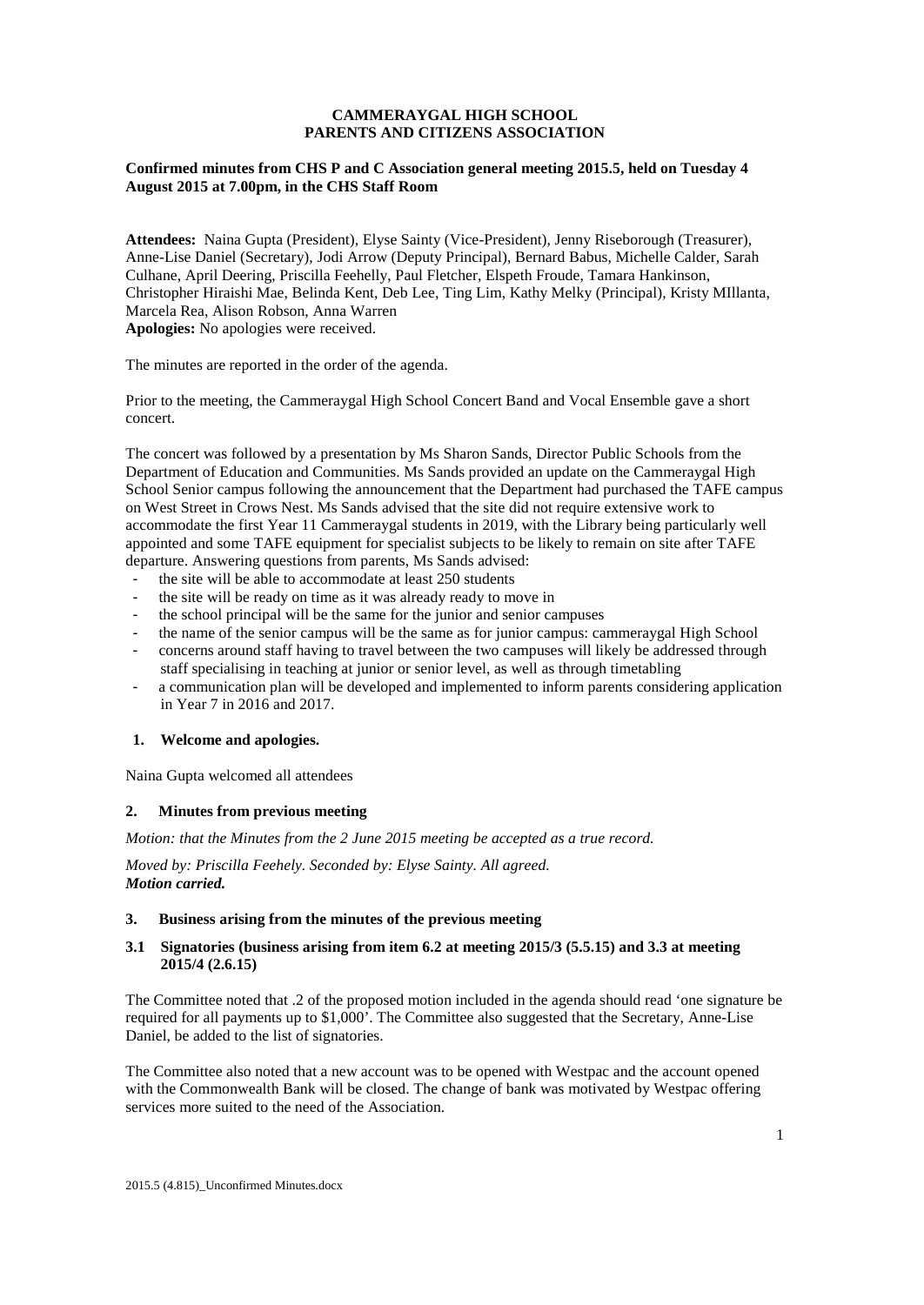The Association will be registered as follows: Cammeraygal High School Parents and Citizens Association 192 Pacific Highway, Crows Nest NSW 2065 PO Box 32 Crows Nest 1585 (02) 9954 7100 ABN 58 122 649 081

### *Motion:*

*1. that the following motion approved at meeting 2015/3 (5.5.15) be rescinded: that the following Committee members be designated signatories on the Cammeraygal High School P&C Association bank account:*

- − *Jenny Riseborough, Treasurer*
- − *Elyse Sainty, Vice-President*
- − *Helen Trappel, Vice-President*
- − *Anne-Lise Daniel, Secretary*

*2. that the following motion approved at meeting 2015/4 (2.6/15) be rescinded: a) one signature be required for all payments up to \$1,000 (one thousand dollars) and two signatures for payments over \$1,000 (one thousand dollars). b) that this arrangement be reviewed when the P&C account balance reaches \$10,000 (ten thousand dollars) or in six-month time, whatever comes first.*

- *3. that two signatories be required for all payments made by the Cammeraygal P&C Association*
- *4. that the following Committee members be approved as signatories on the Cammeraygal High School P&C Association bank account:*
	- − *Naina Gupta - President*
	- − *Elyse Sainty - Vice-President*
	- − *Jenny Riseborough - Treasurer*
	- − *Anne-Lise Daniel - Secretary*

*Moved: Priscilla Feehelly. Seconded: Belinda Lee. All agreed. Motion carried.*

# **3.2 Contribution letter**

Naina reported that the letter calling for families' contribution to support the P&C would shortly be sent out, both as hard and soft copy shortly, by the School on behalf of the P&C.

# **3.3 Letter to the Department of Education and Communities with regards to the senior campus**

Naina informed the Committee that, following the June meeting of the P&C, she had sent a letter to Ms Sands seeking information about the senior campus. The letter was sent one week prior to the announcement being made in the press.

## **4. Standing items**

## **4.1 Collection of membership fee**

Anne-Lise reminded all attendees that, under rule 7 of the CHS P&C, a membership fee of \$1 (one dollar) was to be paid by members in order to have voting rights at the general and annual general meetings of the P&C.

## **5. Correspondence**

There was no correspondence for noting or discussion.

## **6. Reports**

## **6.1 School Principal's report**

Kathy reported on the following:

- Induction had been conducted for the 32 School Leaders. They have been invited to attend a leadership camp.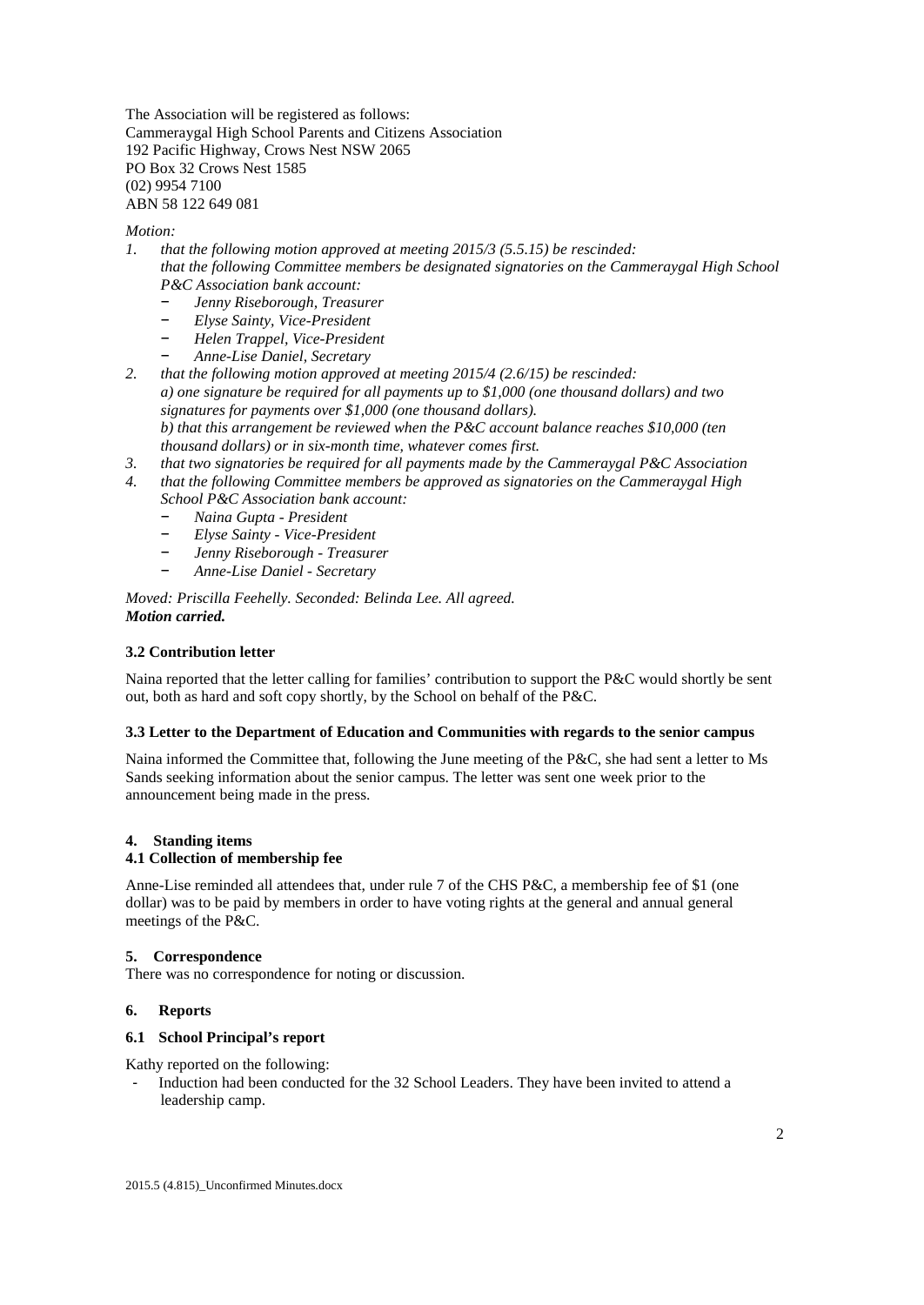- The School Plan was being finalised.
- In preparation for the opening of the senior campus, the School was looking into models of dual campuses school, with a plan to operate as a single school with two campuses rather than two schools. It may possible that Year 10 to 12 be on the senior campus, rather than just Year 11 and 12. This would allow the School to offer more choice in terms of subjects.
- School Gala had been a real success. Students were very well behaved.
- A Creative Arts soiree will be held on 4 September. This will be an opportunity to showcase students' performing and visual arts. Kathy asked whether the P&C could coordinate the catering for the event ("bring a plate").
- A debating/public speaking day was being planned.
- Delivery of Stage 3 of the buildings within the planned timeframe was very likely. Facilities are were very nice, but there were not much additional play space. Timetabling will be reviewed for Term 4, with relocation of the staff rooms into their dedicated space. There should be a tour organised for parents in the first week of Term 4.
- Working with Children check was required for all parents involved in activities with students at the school through the P&C. A copy of the form would need to be provided to the School.

In response to questions from parents, Kathy advised that:

- transition programs were in place with Cammeray Public School and North Sydney Demonstration School for students starting in Year 7 in 2016. The School was at capacity for Year 7 in 2017 (no more out-of-area students could be accepted), with an even mix of girls and boys.
- she will give a presentation on NAPLAN results at the September meeting of the P&C.

# **6.2 President's report**

Naina reported that she attended the North Sydney Boys P&C meeting and shared with the Committee a few ideas she collected at the meeting:

- tips to help students manage their stress and learn better;
- seeking parents inputs on groups their children would like to join;
- seeking parents' input on guest speakers they would like the P&C to invite.

### **6.3 Treasurer's report**

Jenny reported on the following:

- A new bank account had been opened with Westpac.
- The P&C could not accept cheques, only Electronic Funds Transfer (EFT). The School contribution could be paid via the School online payment system.

**Action:** Kathy to check whether it will be possible to pay sports registration through the School online payment system.

#### **7. Governance matters**

### **7.1 a) Amendments to Rules of the Cammeraygal High School Parents and Citizens Association**

Anne-Lise reported that changes to the rules were proposed to fix inconsistencies in the references to the annual general meeting date.

*Motion: that the P&C Rules be amended as follows (deleted text strikethrough; added text in bold underlined)*

*4. The annual general meeting of the P&C Association will be held in November December of each year,*  in conjunction with and following the ordinary general meeting for that month. The agenda of the annual *general meeting shall include setting the membership fee of the P&C Association for the next year.*

*17. As the end of financial year is 31 December, and the audited financial accounts are not adopted until the AGM the following November December, the audited financial accounts will be tabled for noting at a general meeting before the end of Term 1 each year.*

*Moved by: Elyse Sainty. Seconded by: Alison Robson. All agreed. Motion carried.*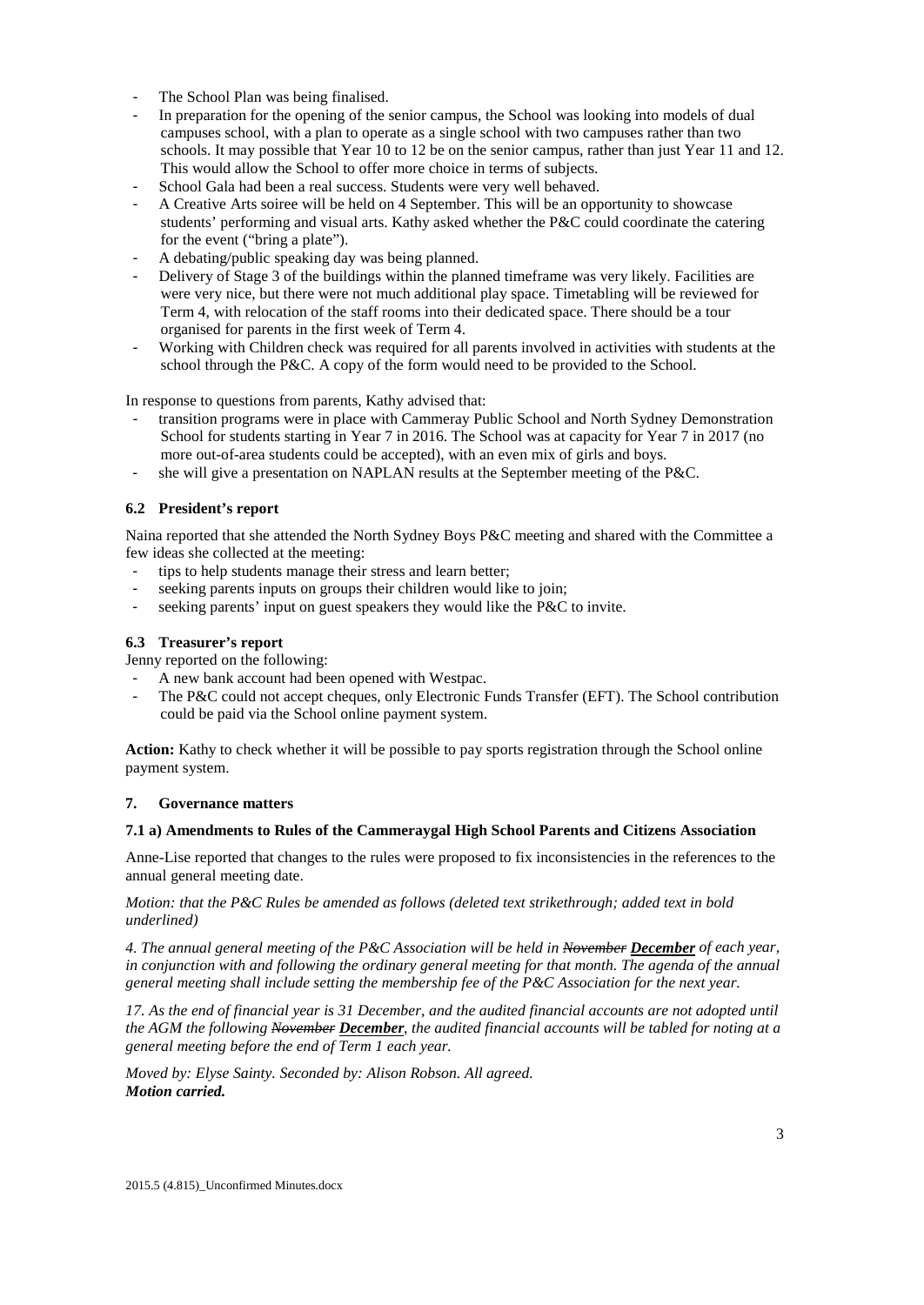# **7.1b Elections**

The following Committees members were elected.

| <b>Position</b>                                      | Candidate                 | <b>Moved</b> by | <b>Seconded by</b>          | <b>Elected</b> |
|------------------------------------------------------|---------------------------|-----------------|-----------------------------|----------------|
| Vice-President                                       | <b>Sarah Culhane</b>      | Deb Lee         | Alison Robson               | Yes            |
| Uniform sub-committee convenor                       | <b>Paul Fletcher</b>      | Naina Gupta     | Jenny Riseborough           | <b>Yes</b>     |
| Fundraising/Social Events sub-<br>committee convenor | <b>Priscilla Feehelly</b> | Naina Gupta     | Jenny Riseborough           | Yes            |
| Sports sub-committee convenor                        | <b>Alison Robson</b>      | Ting Lim        | Christopher Hiraishi<br>Mae | Yes            |
| Community sub-committee convenor                     | <b>Elspeth Froude</b>     | Anna Warren     | Naina Gupta                 | Yes            |
| Music sub-committee convenor                         | <b>Elyse Sainty</b>       | Sarah Culhane   | Deb Lee                     | Yes            |

It was agreed that a convenor for the Grounds sub-committee would be constituted when the works would be completed and a convenor would be elected at that stage.

Priscilla offered to join Paul on the Uniform sub-committee.

## **7.2 Social events/fundraising**

Kathy advised that the official School Opening will take place in mid to late November. Date and time will be dependent of the Minister's availability.

The sub-committee will start thinking about activities and liaise with the School about their plans. They will present their ideas at the September meeting.

### **7.3 Sports Sub-committee**

Alison spoke to the Sports sub-committee report which was circulated prior to the meeting.

The Committee thanked Alison for all her work so far on the Sports sub-committee.

### **7.4 Communication**

Tamara advised the Contact booklet was ready to be sent out. The Committee agreed that the booklet will be sent as a pdf, by via the P&C Secretary email address, to parents whose names was in the booklet.

Tamara reported that some parents suggested that the photos on the School website show a larger variety of students. Kathy advised that she was careful not to show students' faces on the website, but will organise for more new shots to be taken and published.

Tamara advised that a P&C website was being developed to facilitate communication between members.

Elyse presented the three designs for the P&C logo created by Tim Warren and invited members to vote on their preferred design. The Committee expressed his thanks to Tim for his work.

**Action**: Tamara to send pdf of the Contact Booklet to Anne-Lise for circulation to parents via P&C Secretary email address.

# **7.5 Uniform**

Paul presented new uniform options: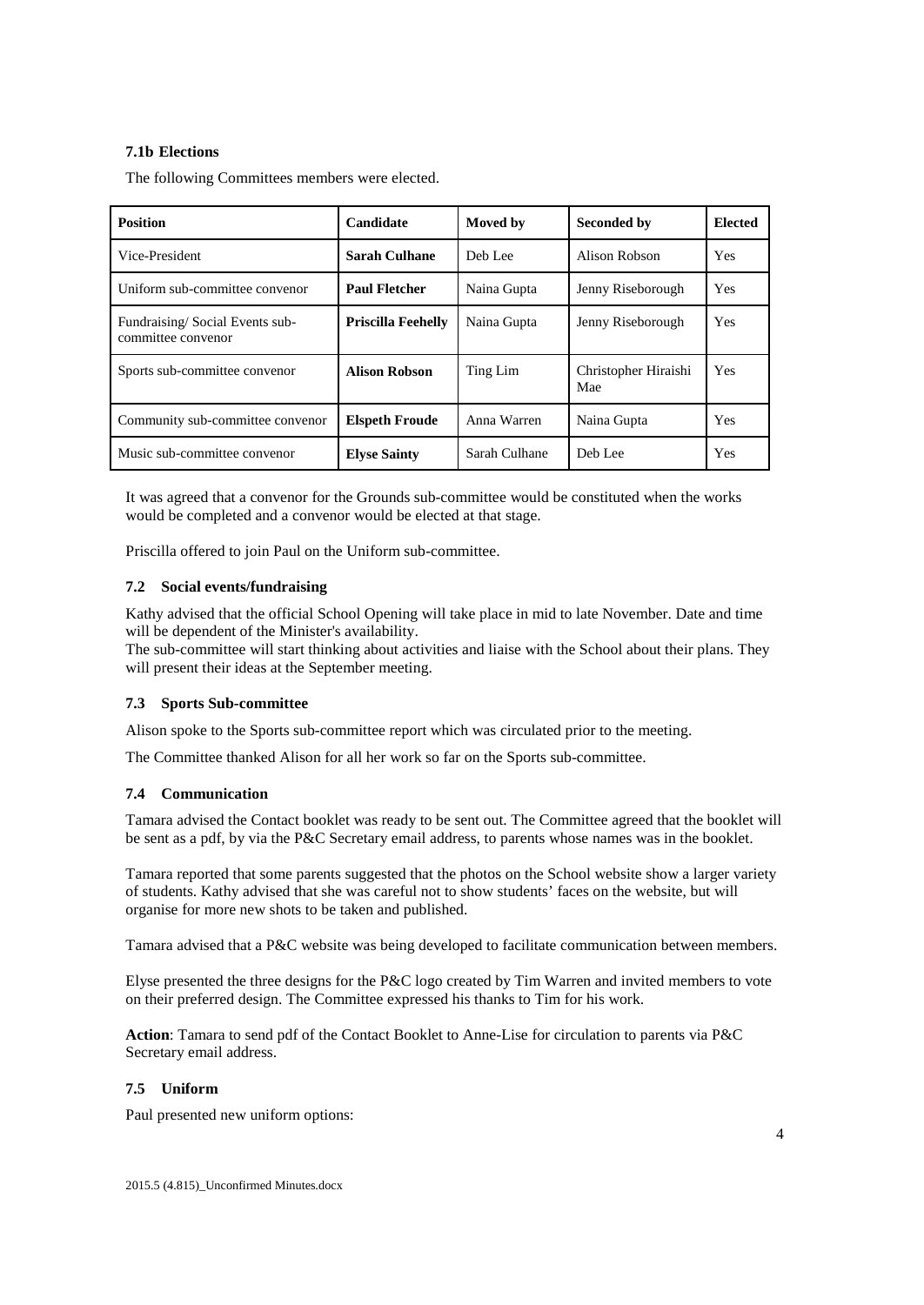- Track suit: jacket \$75; pants: \$55. Will be ready early September. Parents suggested that pants with a stretchy band at the bottom or pants with a zip at the bottom could be more practical.
- Winter scarf: \$11.95. Two colours were presented: black and red.
- Girl's tie: \$20.50. Available immediately.

## *Motion:*

- *1) that the red winter scarf with the school logo be added as an optional item to the School uniform package*
- *2) that the girl's tie be added as a compulsory item to the School uniform package.*

*Moved by: Anne-Lise Daniel. Seconded: Priscilla Feehelly. All agreed. Motion approved*

The Committee discussed the following:

- Responsibility for making decisions and providing uniforms for school teams rests with the School.
- Plain black shirts with School logo should be introduced for the band in 2016.
- The uniform provider was supplying shirts with a shorter design. The School and parents preferred to keep the existing longer design which could be tucked into pants/skirts.
- Long sleeves shirts should be introduced.
- The School and P&C will look into introducing hats for girls.
- Fitting sessions on Orientation Day would need to be better coordinated.
- A system to offer second-hand uniform items should be set up.

**Actions:** The Uniform sub-committee to:

- follow-up with the uniform provider about the shorter shirts;
- present ideas for a system to offer second-hand uniform items

### **7.6 Canteen**

Kathy reported that the feedback about the canteen had improved.

### **7.7 Music sub-committee**

Elyse reported on the following:

- The band was doing very well.
- There will be more opportunities to perform in term 4.
- There was an opportunity to join a band camp with Chatswood High School in term 4.
- She will follow-up with the students who have shown interest in the band to encourage them to join in 2016

## **7.8 Community**

Elspeth sought information about what initiatives the school was taking in terms of indigenous engagement and the following was discussed:

- The P&C Community sub-committee could support the School making contacts and organising events.
- An acknowledgement to country would be introduced at the beginning of each meeting.
- Information about the indigenous initiatives undertaken by the School should be included in the newsletter.

**Action**: Elspeth to present ideas at the September meeting about initiatives to support indigenous engagement that the school could undertake with the support of the P&C.

#### **8. Other business**

The Committee thanked Deborah for getting the BBQ at a very discounted price.

Anna Warren invited parents to join a commemorative ceremony for the 70th anniversary of the Hiroshima bombing on World Peace Day on Thursday 6 August.